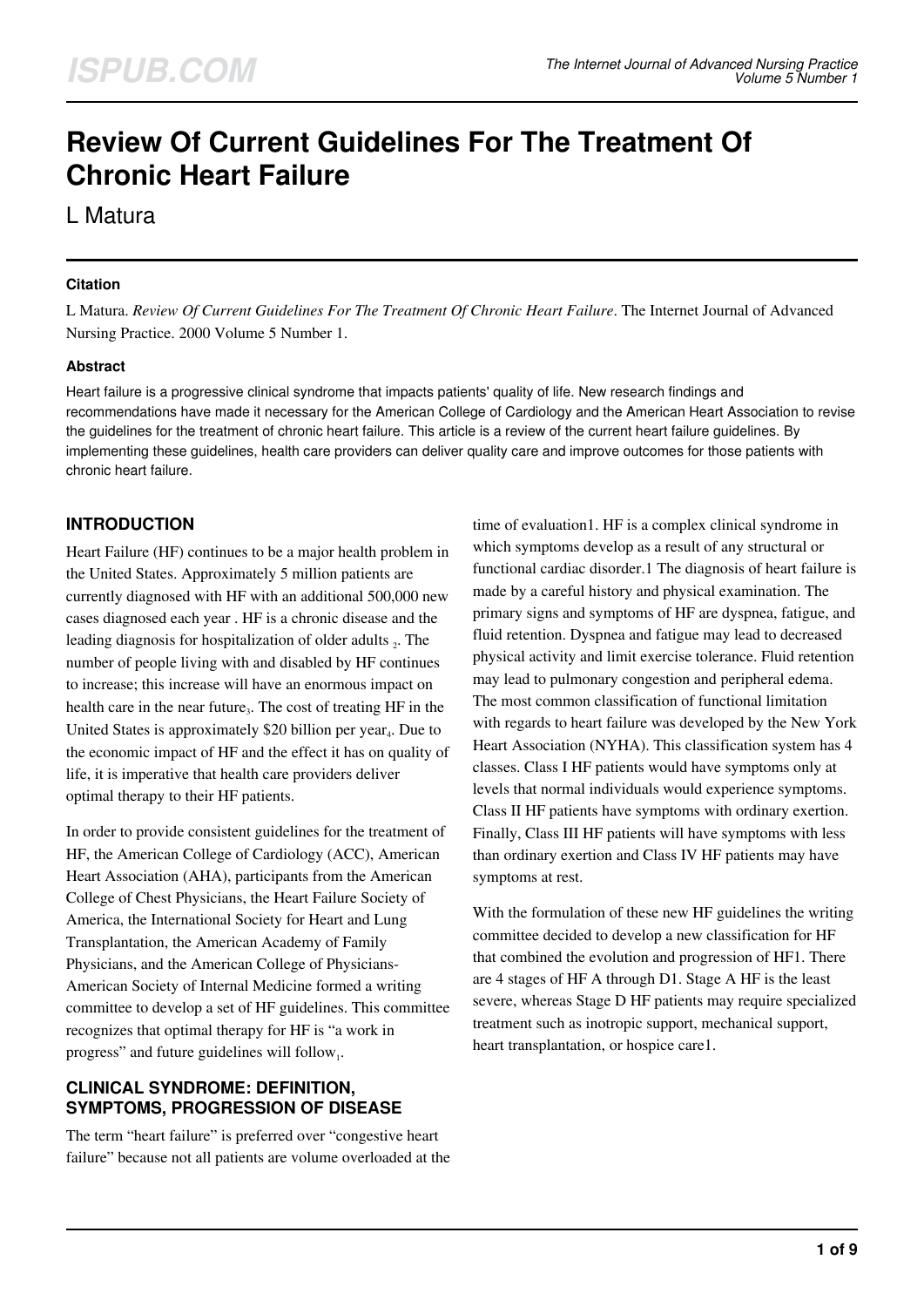#### **Figure 1**

#### Table 1: Stages of Heart Failure

| Stage          | Description                                                                                                |
|----------------|------------------------------------------------------------------------------------------------------------|
| $\overline{A}$ | Those patients that are at high risk for developing heart failure, but<br>have no structural disorders.    |
| $\mathbf{B}$   | Those patients that have structural disorders, but no symptoms of<br>heart failure.                        |
| c              | Those patients that have current or previous symptoms of heart<br>failure along with structural disorders. |
| D              | Those patients that have end stage heart failure and require<br>specialized treatments.                    |

The functional limitation of HF patients is generally quantified by the NYHA functional class system. Patients tend to deteriorate with regards to functional class over time and tend to have fluctuation of symptoms even without changes in medications. Although HF has been regarded as a hemodynamic disorder, studies have not shown a correlation between cardiac performance and the symptoms the patient reports. Patients with low ejection fractions (EF) may not be symptomatic when compared to patients with preserved left ventricular function. An explanation of this may be due to ventricular distensibility, valvular regurgitation, pericardial restraint, and right ventricular dysfunction1. Other factors that may contribute include peripheral vascular dysfunction, skeletal muscle physiology, pulmonary dynamics, and neurohormonal and reflex autonomic activity1. Improvement in hemodynamics may improve rapidly with medications although symptoms may take weeks or longer to improve.

HF may result from disorders of the pericardium, myocardium, endocardium, or great vessels with a majority of these patients resulting in symptoms due to left ventricular dysfunction. Left ventricular dysfunction may be either systolic or diastolic in nature. Systolic dysfunction is characterized by a dilated left ventricle with a decreased EF that is usually less than 40%. Diastolic dysfunction involves a normal sized ventricle with normal ejection of blood from the left ventricle, but impaired filling. Treatments for systolic and diastolic dysfunction are different. Coronary artery disease is the cause of left ventricular dysfunction in the majority of patients. Other causes are related to hypertension, thyroid disease, valvular disease, alcohol, myocarditis, or idiopathic causes.

HF is considered a progressive disorder in which ventricular remodeling occurs. Left ventricular dysfunction begins with an injury or insult to the myocardium. The actual geometrical shape of the left ventricle changes by dilating and hypertrophying, resulting in a more spherical shape. Due to the remodeling of the left ventricle, more stress is exerted on the ventricle wall, which decreases the mechanical

performance and increases the flow through the mitral valve. This continues to perpetuate the remodeling of the ventricle, which precedes the development of symptoms, usually by months, but sometimes by years. Some of the factors that can accelerate the remodeling process are the neurohormonal systems, such as norepinephrine, angiotensin II, aldosterone, endothelin, vasopressin, and cytokines, which can adversely effect the heart's function. These hormones work to increase sodium retention and vasoconstriction. They may also act as cardiac toxins that can stimulate fibrosis1.

#### **CLINICAL ASSESSMENT**

Generally, there are 3 ways that HF patients present: decreased exercise tolerance, fluid retention, or with no symptoms or symptoms of another cardiac or non-cardiac disorder. Patients with HF that present with decreased exercise tolerance either describe more dyspnea with exercise or increased fatigue. These patients may be symptomatic even at rest. These symptoms in the elderly should not be inappropriately attributed to the aging process, deconditioning, or pulmonary disorders. HF should be considered as a differential diagnosis for patients with dyspnea and fatigue. Sometimes it is difficult to determine the cause due to comorbidities in patients. In some patients the only symptom may be fluid retention, while others may not have symptoms but may be found to have cardiac enlargement or dysfunction1.

The first step in evaluating patients is to obtain a complete history and physical examination. The history and physical exam may reveal evidence of a myocardial infarction, valvular disease, or congenital heart disease along with physical evidence of cardiac hypertrophy, murmurs, S3, and edema. Health care providers need to determine if there is a history of hypertension, diabetes, hypercholesterolemia, coronary or peripheral vascular disease, rheumatic fever, chest irradiation or chemotherapeutic drugs known to be cardiotoxic. Patients should be questioned about alcohol consumption, illegal drug use, and exposure to sexually transmitted diseases. They should also be asked about collagen diseases, infections, thyroid disease, and pheochromocytoma. A detailed family history should also be obtained to discover familial disposition to athersclerotic disease, cardiomyopathies, and unexplained sudden death.

The most useful diagnostic test is a two-dimensional echocardiogram along with Doppler flow studies1. The echocardiogram will reveal the EF. Patients with an EF less than 40% are considered to have systolic dysfunction. An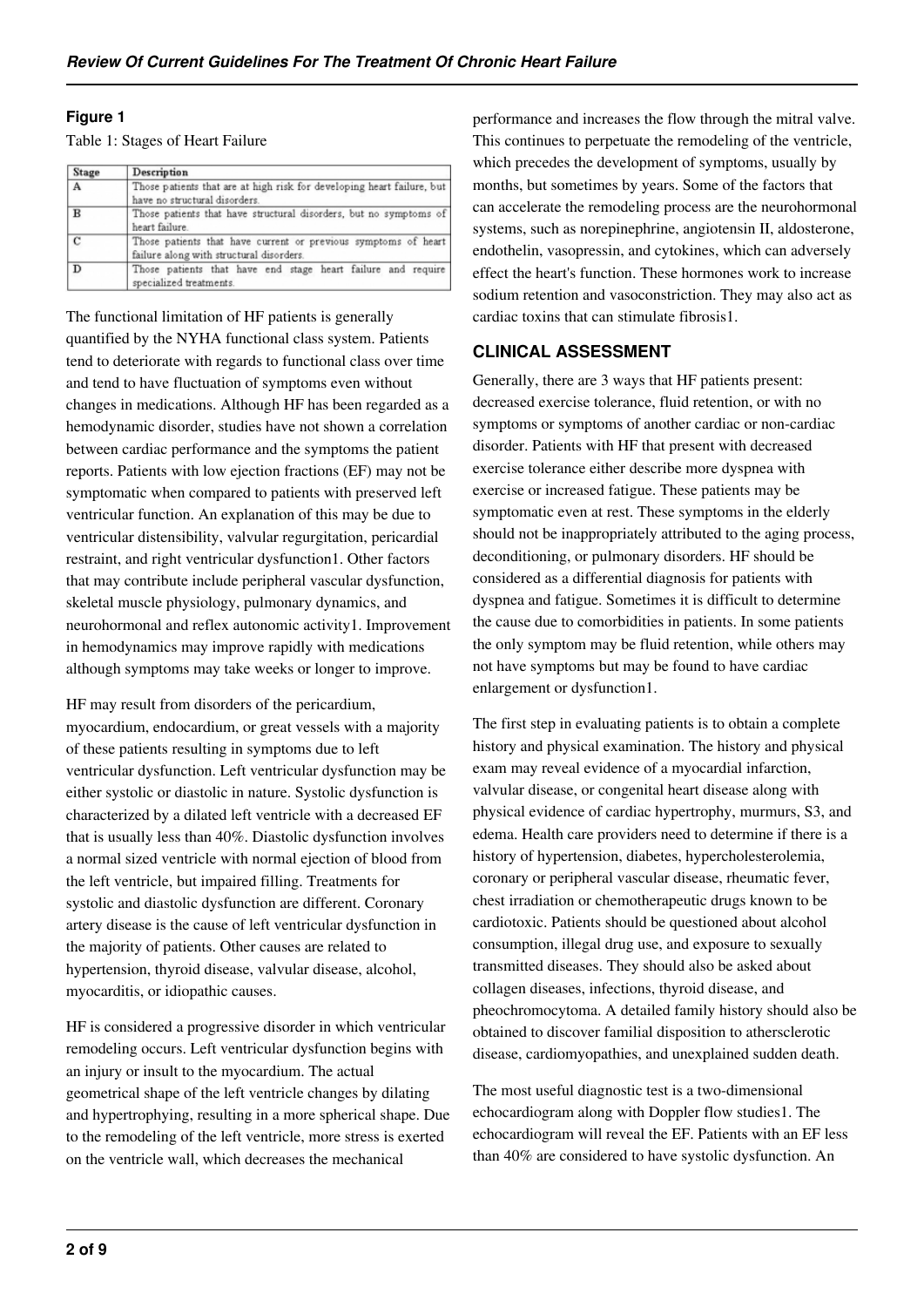echocardiogram can reveal important information about the cardiac dimensions, thickness, and motion of the ventricles. Other tests that may be helpful include radionuclide venticulography to measure global and regional functioning. MRI and CT scans are helpful in evaluating cardiac mass or differentiating pericardial disease. Chest x-rays can determine cardiac enlargement and pulmonary congestion. These tests help with the evaluation of HF but do not reveal the cause. The 12-lead electrocardiogram (ECG) may help diagnose the presence of a myocardial infarction (MI), left ventricular hypertrophy or cardiac dysrhythmias.

Laboratory testing is helpful to evaluate conditions that may exacerbate HF. The initial evaluation of HF patients should include a complete blood count, electrolytes, lipids, renal function, hepatic function, and urinalysis. Other tests that should be included are thyroid functions, ferritin levels, and tranferrin saturation. HIV screening, assays for connective tissue disorders, and pheochromocytoma should be performed if they are suspected. The measurement of brain natriuretic peptide (BNP) is a new marker, still undergoing research, which is used to identify patients with elevated left ventricular filling pressures who may present with signs and symptoms of HF. BNP cannot distinguish whether patients have systolic or diastolic dysfunction but it aids in distinguishing patients with dyspnea from HF or other disease processes1.

A majority of patients with HF have coronary artery disease. Revascularization of these patients may actually improve their symptoms of HF. Some patients with nonischemic cardiomyopathy present with chest pain that may resemble angina, in these cases coronary angiography is recommended. About one-third of patients with HF have normal coronary arteries; therefore, other diseases of the myocardium are responsible for their HF1. Many patients do not have a defined cause for their cardiomyopathy, while in other patients the cause is related to a systemic disorder such as hyperthyroidism, hemochromatosis, or exposure to cardiotoxic drugs or the presence of myocardial inflammation. Endocardial biopsy may be used to detect inflammatory cells, confirm the diagnosis of sarcoidosis, amyloidosis, and hemochromatosis. Endocardial biopsy is not routinely recommended but may be a useful tool to confirm the diagnosis responsible for producing HF symptoms.

Once a diagnosis of HF has been confirmed, the ongoing clinical evaluation of the patient is critical to the management of HF. The patient must be evaluated on the type, severity, and duration of symptoms that the patient experiences that may decrease their functional capacity. Health care providers must question patients about their activities and the activities that they would like to do, but cannot, due to exacerbation of HF symptoms. The 6-minute walk test may be used to measure functional capacity along with the subjective NYHA functional classification1.

Evaluation of volume status is another important factor in effectively treating HF patients. Volume status must be determined in order to prescribe diuretic therapy. The physical exam is the critical element in evaluating volume status by determining the presence and degree of jugular venous distention (JVD), the presence of organ congestion (hepatomegaly, crackles in lung fields), and peripheral edema. Many patients with end-stage HF or chronic HF do not have pulmonary crackles. Short-term fluid balance is best measured by weighing patients. For patients that have long follow-up periods, weight measures are not reliable indicators of volume status due to the loss of muscle and fat with the progression of HF.

HF patients should have routine labs to test electrolytes and renal function. Hypokalemia is a side effect of diuretic therapy whereas hyperkalemia may complicate the use of ACE inhibitors and spirolactone. Serial chest radiographs, routine echocardiograms, and the use of invasive hemodynamic monitoring are not recommended1. Prognosis of HF patients is difficult to determine. The majority of patients' prognoses may be determined by the clinical assessment and their functional capacity. With disease progression, the measurement of renal function and sodium concentration can be prognostic indicators.

## **HEART FAILURE THERAPY STAGE A HEART FAILURE**

Stage A HF patients are those at risk for developing left ventricular dysfunction. By modifying the risk factors, the health care provider may prevent the development of HF. Hypertension is a major risk factor for developing HF. Both systolic and diastolic blood pressure must be adequately controlled in order to reduce the risk of HF. It is recommended that the same medications used for the treatment of HF such as diuretics and angiotensin converting enzyme (ACE) inhibitors, be used in the treatment of hypertension1.

Diabetes can negatively effect patients with HF, although control of diabetes has not been shown to reduce the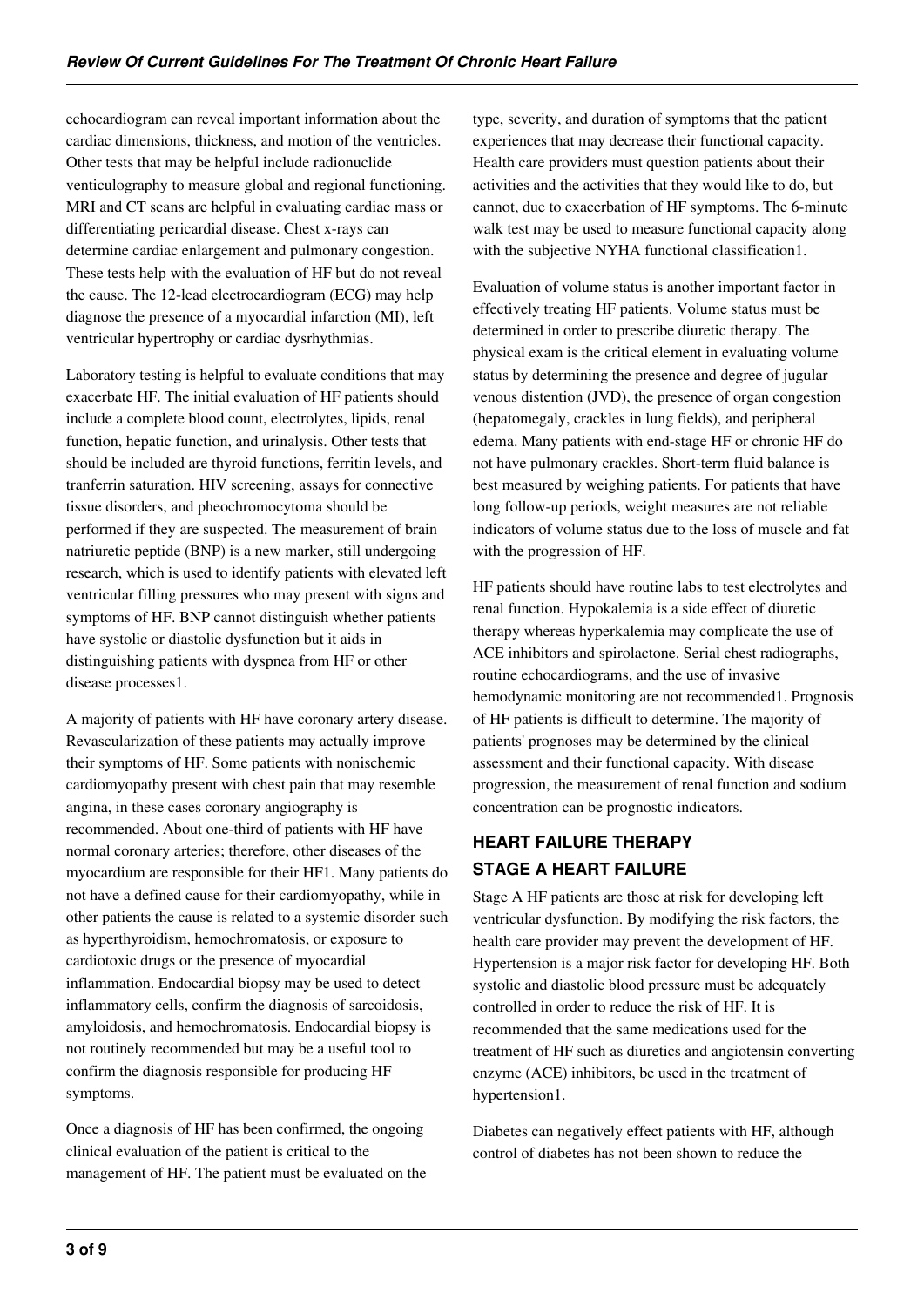development of HF. ACE inhibitors have been shown to prevent end organ disease in diabetic patients. Patients with known athersclerotic disease should be aggressively treated due to the risk of development of HF. Hypercholesterolemia must be treated adequately to decrease the progression of athersclerotic disease.

Other measures to prevent HF include not smoking or the use of illicit drugs such as cocaine. Alcohol is toxic to the myocardium; therefore, intake should be minimal. There is no evidence that sodium restriction prevents the development of HF. Health care providers should treat thyroid diseases and tachyarrhythmias along with frequent assessments to evaluate patients for HF symptoms.

## **STAGE B HEART FAILURE**

Stage B HF patients are those who have not yet developed symptoms. These patients have had a MI or insult to the myocardium and evidence of left ventricular dysfunction. The recommendations are the same for those with Stage A HF. There is no evidence that sodium restriction, regular exercise, or nutritional supplements can prevent the development of HF for patients in Stage B.

The prevention of cardiac events in Stage B HF patients is priority. Patients with an acute MI should be appropriately treated with thrombolytics or percutaneous coronary interventions (PCI)1. ACE inhibitors and beta blockers should be given to decrease the risk of death and reinfarction<sub>s</sub>. ACE inhibitors have also been shown to decrease death and hospitalization of HF in asymptomatic patients<sub>6</sub>. No evidence exists concerning the benefit of giving digoxin to symptomatic patients1. Those patients with mitral regurgitation or stenosis should be considered for valve replacements. Again, patients should be routinely assessed for signs and symptoms of HF.

## **STAGE C HEART FAILURE**

Stage C HF patients have established left ventricular dysfunction with current or prior symptoms. Recommendations for Stage C HF include those considered appropriate for Stage A and Stage B HF patients. Patients with Stage C HF should be educated on sodium restriction and the need for daily weights. They should also be given influenza and pneumoccocal immunizations to prevent respiratory infections. In addition, physical activity should be encouraged to prevent deconditioning.

The three classes of drugs that should be avoided in HF patients are: antiarrhythmic medications, calcium channel blockers, and non-steroidal anti-inflammatory drugs (NSAIDS). Many of the antiarrhythmic agents can depress cardiac dysfunction, except for amiodarone. Calcium channel blockers can actually worsen HF and NSAIDS can cause sodium retention and peripheral vasoconstriction1. Patients should be closely monitored for signs and symptoms of HF.

The medications recommended for Stage C HF are diuretics, ACE inhibitors, beta blockers, and sometimes digoxin1. Diuretics interfere with sodium reabsorption; loop diuretics are the preferred class of diuretics in HF. Diuretics decrease fluid retention, which will be demonstrated by decreasing signs of JVD, pulmonary congestion, peripheral edema, and body weight. The effects of morbidity and mortality from diuretic therapy are unknown. Diuretics will produce symptomatic relief quicker than any other drug for HF. Diuretics help control fluid retention, but should never be used alone in the treatment of HF. Diuretics should be initiated in all patients with a history of fluid retention. Also, they should be started at low doses and increased until urine output increases and body weight decreases at a rate of 0.5-1kg per day1. Electrolytes should be treated and if hypotension or increased BUN results, diuresis should be slowed but not stopped. Once fluid retention has been resolved, a maintenance dose of diuretics should be prescribed. Diuretics should be adjusted as needed to treat fluid retention. Patients should be monitored for hypokalemia and hyperkalemia; hypokalemia increases the risk for developing dysrhythmias. Be aware that patients may be less responsive to diuretic therapy if they have a high intake of sodium or use NSAIDS1.

ACE inhibitors prevent the conversion of angiotensin I to angiotensin II, a potent vasoconstrictor. ACE inhibitors have been found to alleviate symptoms of HF, reduce death, and hospitalizations5. These benefits have been reported in patients with mild, moderate, and severe symptoms along with patients with or without coronary artery disease. ACE inhibitors should be given to all patients with left ventricular dysfunction unless contraindicated due to allergies or renal failure. ACE inhibitors should be used in combination with diuretics, beta blockers and usually digoxin1. Selection of ACE inhibitors should be based on those used in clinical trials to treat HF, such as captopril, enalapril, lisinopril, or ramipril. Treatment with ACE inhibitors should begin at low doses and titrated up. The patient's renal function and potassium levels should be performed within 1-2 weeks of initiation of ACE inhibitor therapy. Again, fluid retention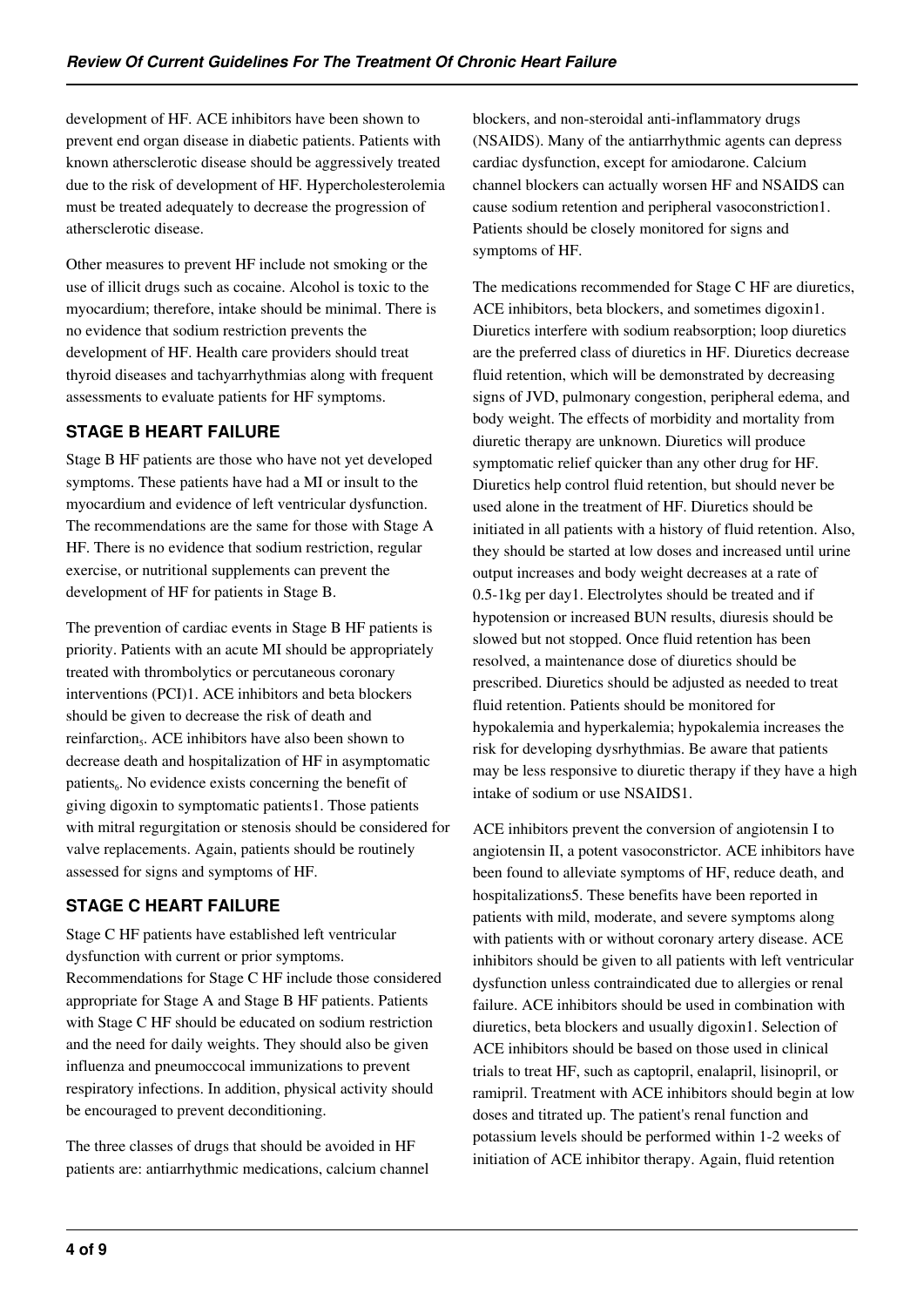can inhibit the therapeutic benefits of ACE inhibitors; therefore, appropriate diuretic therapy is imperative1.

Adverse effects of ACE inhibitors fall into 2 categories related to angiotensin suppression and kinnin potentiation. The most common side effect of angiotensin suppression is hypotension. Most patients treated with ACE inhibitors will have a reduction in blood pressure. It is only a problem if patients are symptomatic with postural hypotension, worsening renal function, blurred vision, or syncope. These side effects may improve by increasing sodium intake and/or decreasing diuretic doses. Worsening renal function is another common adverse effect of ACE inhibitors. Renal function usually improves by reducing the dose of ACE inhibitors. Hyperkalemia may be another side effect, but this is more common in patients with diabetes and in patients that have been taking potassium supplements. The use of ACE inhibitors potentiates kinin, which is most commonly associated with a cough. This is the most common reason for withdrawal of ACE inhibitors1. The other severe adverse effect is angioedema. Angioedema rarely occurs, but is a life threatening event. If a patient reports angioedema from an ACE inhibitor this class of drug should never be used again in this patient.

Beta blockers are another important drug in the treatment of HF. These drugs work by inhibiting the sympathetic nervous system in HF patients. Activation of the sympathetic nervous system over time can cause ventricular hypertrophy, increase heart chamber volumes, and cause vasoconstriction. Beta blockers stop these effects of the sympathetic nervous system and decrease the effects of ventricular remodeling. Beta blockers have shown to reduce mortality and hospitalization<sub>7</sub>. A combination of ACE inhibitors and beta blockers suggests the suppression of 2 neurohormonal systems is beneficial to patients with HF. Beta blockers should also be given to all patients with stable HF due to left ventricular dysfunction unless contraindicated. Patients who should not be started on beta blockers are those who are in an intensive care unit, have evidence of fluid retention or volume depletion, or recent use of inotropic therapy. These patients should be reevaluated for beta blockers once they have stabilized. Beta blockers should be started at low doses and slowly increased. Patients should be monitored for HF symptoms and be instructed to weigh themselves daily due to the potential for fluid retention with beta blockers. Patients may not have improvement of symptoms for 2-3 months1. Beta blockers should not be abruptly withdrawn due to the potential for decompensation. If patients develop

fluid retention diuretics should be increased while beta blockers are continued. Beta blockers should only be discontinued if there is evidence of hypoperfusion.

There are 4 adverse effects related to beta blocker use: fluid retention and worsening HF symptoms; fatigue; bradycardia and heart block; and hypotension. Fluid retention is usually asymptomatic and is usually not volume overload. Fatigue generally spontaneously disappears within a few weeks. If fatigue persists reduction of the beta blocker may be warranted. Bradycardia is usually asymptomatic; if it is associated with dizziness then a reduction in the dose is needed. Hypotension my only be present in the first 24-48 hours of starting the drug. If hypotension persists the dose may need to be lowered. Also, patients need to be advised to take ACE inhibitors and beta blockers at different times to reduce the potential for hypotension1.

Digoxin has long been considered a positive inotropic drug. Recent studies imply that digoxin may actually prevent the activation of neurohormonal systems1. The use of digoxin has shown to decrease the combination of death and hospitalization6. Digoxin should not be used as primary treatment of HF and should be used cautiously in patients with sinus or atrioventricular blocks. Little evidence exists to support the use of digoxin levels to determine therapeutic levels1. Recommended doses are 0.125-0.25mg per day. Caution should be used in treating patients that are elderly, have impaired renal function, or low lean body mass with digoxin in order to prevent the risk of toxicity1.

## **STAGE D HEART FAILURE**

Stage D HF patients are those that are considered to have refractory, end-stage HF. These patients continue to experience symptoms at rest or with minimal exertion despite appropriate medical therapy. These patients are unable to perform most activities of daily living. They are frequently cachexic and require frequent and prolonged hospitalizations for treatment of their symptoms. These patients need to be considered for mechanical circulatory support, continuous intravenous inotropic support, cardiac transplantation, or hospice referral. Appropriate treatments include those for patients with Stage A, B, and C HF1.

Volume overload can be treated with loop diuretics along with sodium restriction. As HF progresses there is usually a decline in the renal function<sub>s</sub>. With this decline diuretics may not be as effective and the addition of intravenous drugs such as dopamine and dobutamine may be needed to improve renal function <sub>9</sub>. The addition of these drugs can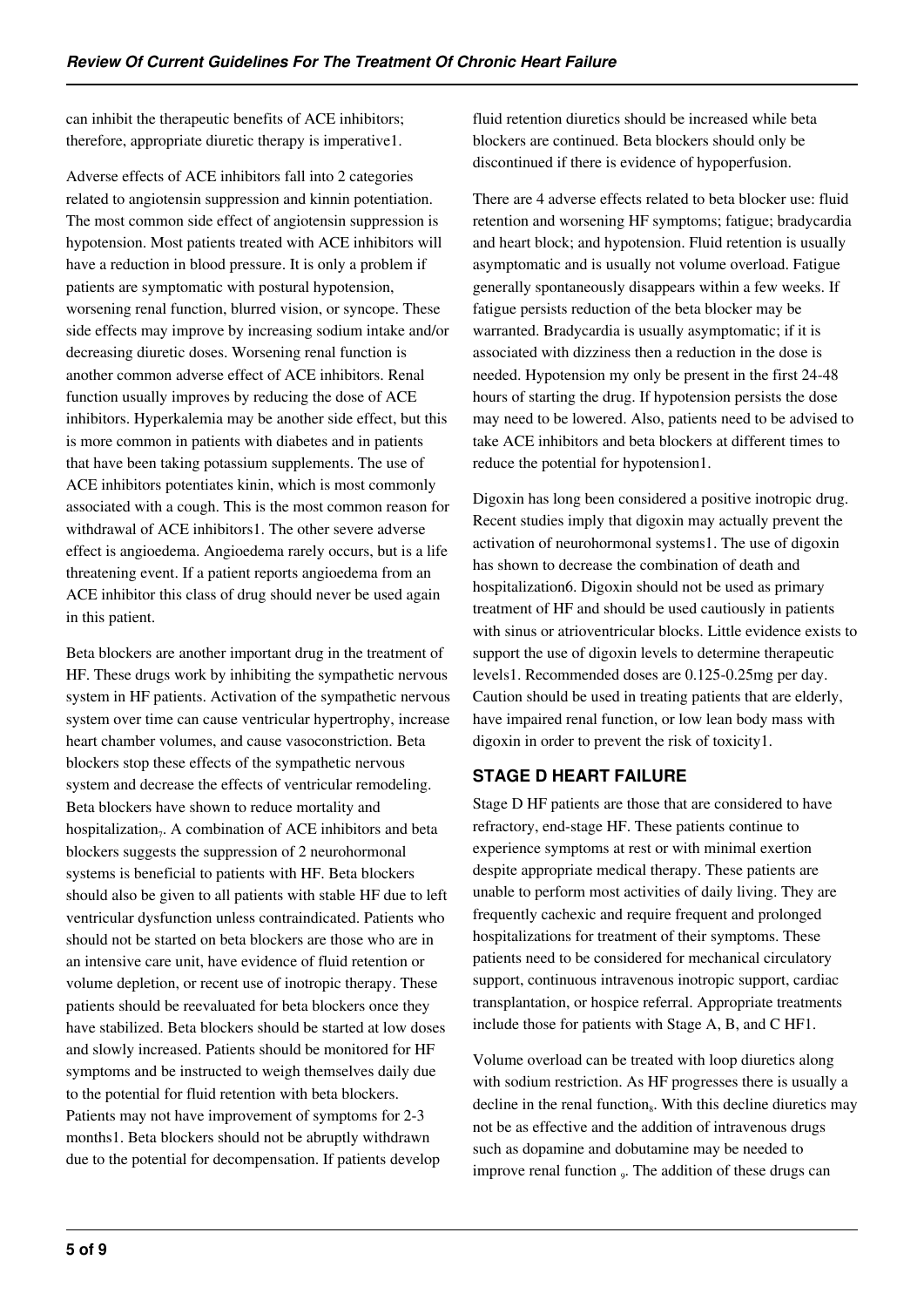cause increased diuresis, but may worsen renal function. The use of hemofiltration or ultrafiltration may be appropriate to remove fluid1. The goal should be to discharge HF patients home in euvolemic volume status. Once the dry weight has been established it may be possible for patients to adjust diuretics according to their weight.

Neurohormonal blocking agents have been found to cause worsening HF symptoms in patients with end stage HF. Therefore, these patients may tolerate low doses or may not tolerate ACE inhibitors and beta blockers at all. Health care providers should not initiate these drugs if the systolic blood pressure is less than 80 mm Hg or the patient exhibits signs of hypoperfusion. Patients should not be started on beta blockers if they have significant fluid retention or have recently been treated with intravenous inotropic drugs. ACE inhibitors and beta blockers should be initiated at low doses, if these doses are tolerated then they may be titrated up1.

During the frequent hospital admissions of end stage HF patients, they are commonly started on positive inotropic drugs such as dopamine, dobutamine, and milrinone. These drugs are used to improve symptoms and promote diuresis. Once the patient has been stabilized on intravenous inotropes then an oral regimen should be initiated. Some physicians use hemodynamic measurements from pulmonary artery catheters to guide their use of inotropic drugs. For those patients who cannot be successfully weaned off the inotropic drips, they may require a long term catheter for long term or outpatient therapy. Cardiac transplantation is a surgical option to treat end stage HF patients. There are established indications for heart transplant, including severe functional impairment, oxygen consumption of less than 15 mL/ kg/min, or the need for continuous inotropic therapy1. Left ventricular assist devices are also available as a bridge to transplant and are currently under investigation for destination therapy for patients with end stage HF.

## **DIASTOLIC DYSFUNCTION**

Diastolic dysfunction is diagnosed in those patients with HF symptoms that are found to have preserved systolic dysfunction and an EF greater than 40%. Some of the disorders associated with diastolic dysfunction include: restrictive cardiomyopathy, obstructive and non-obstructive cardiomyopathy, and infiltrative cardiomyopathies1. With diastolic dysfunction, filling of the ventricles is impeded due to fibrosis and the lack of relaxation. HF is predominately found in elderly women with hypertension $_{10}$ .

Making the diagnosis of diastolic dysfunction is often

difficult. The diagnosis is generally made by findings on an echocardiogram. These patients that are found to have signs or symptoms of HF with a normal ejection fraction are diagnosed with diastolic dysfunction1. There have been few clinical trials to evaluate the treatments for diastolic dysfunction. Treatment is generally based on physiologic factors such as blood pressure, heart rate, uncontrolled blood volume and ischemia. Hypertension can cause both functional and structural changes in the heart. Both systolic and diastolic blood pressure should be controlled using published guidelines to prevent the development of diastolic dysfunction1. Tachycardia shortens both the ventricular filling time and perfusion of the coronary arteries. Those medications that slow the heart rate can improve symptoms in diastolic dysfunction. Diuretics may also decrease blood volume, thus improving shortness of breath in these patients. If patients are ischemic they should be considered for revascularization to alleviate ischemia and ultimately improve their symptoms1.

## **THERAPY FOR SELECTED HEART FAILURE PATIENTS**

Some therapies that have been used in the treatment of HF have not been proven to be beneficial for all HF patients or are only effective in certain groups of patients. Some of these therapies are the use of aldosterone antagonists, angiotensin receptor blockers (ARB), combination of hydralazine and isosorbide dinitrate, and exercise.

Aldosterone antagonists, such as spirolactone, should be considered for those patients with symptoms at rest who are receiving diuretics, ACE inhibitors, and beta blockers. Patients need to have a serum potassium level less than 5.0 mmol/L and a serum creatinine level less than 2.5 mg/dL before therapy is begun. Potassium supplements should be stopped due to the potential for hyperkalemia. The medication should be stopped if hyperkalemia and/or painful gynecomastia develops. The benefit of spirolactone in the treatment of patient with mild to moderate HF is not known and therefore should not be used1. ARBs should not be substituted for ACE inhibitors; but ARBs may be considered for those patients who had adverse reaction to ACE inhibitors such as angioedema or cough. ARBs can produce hypotension, hyperkalemia, and decrease renal function. Data is inconclusive on the benefits of using ACE inhibitors and ARBs simultaneously in HF patients. The combination of hydralazine and isosorbide dinitrate should not be substituted for ACE inhibitors in HF patients. The combination of these drugs may be considered for those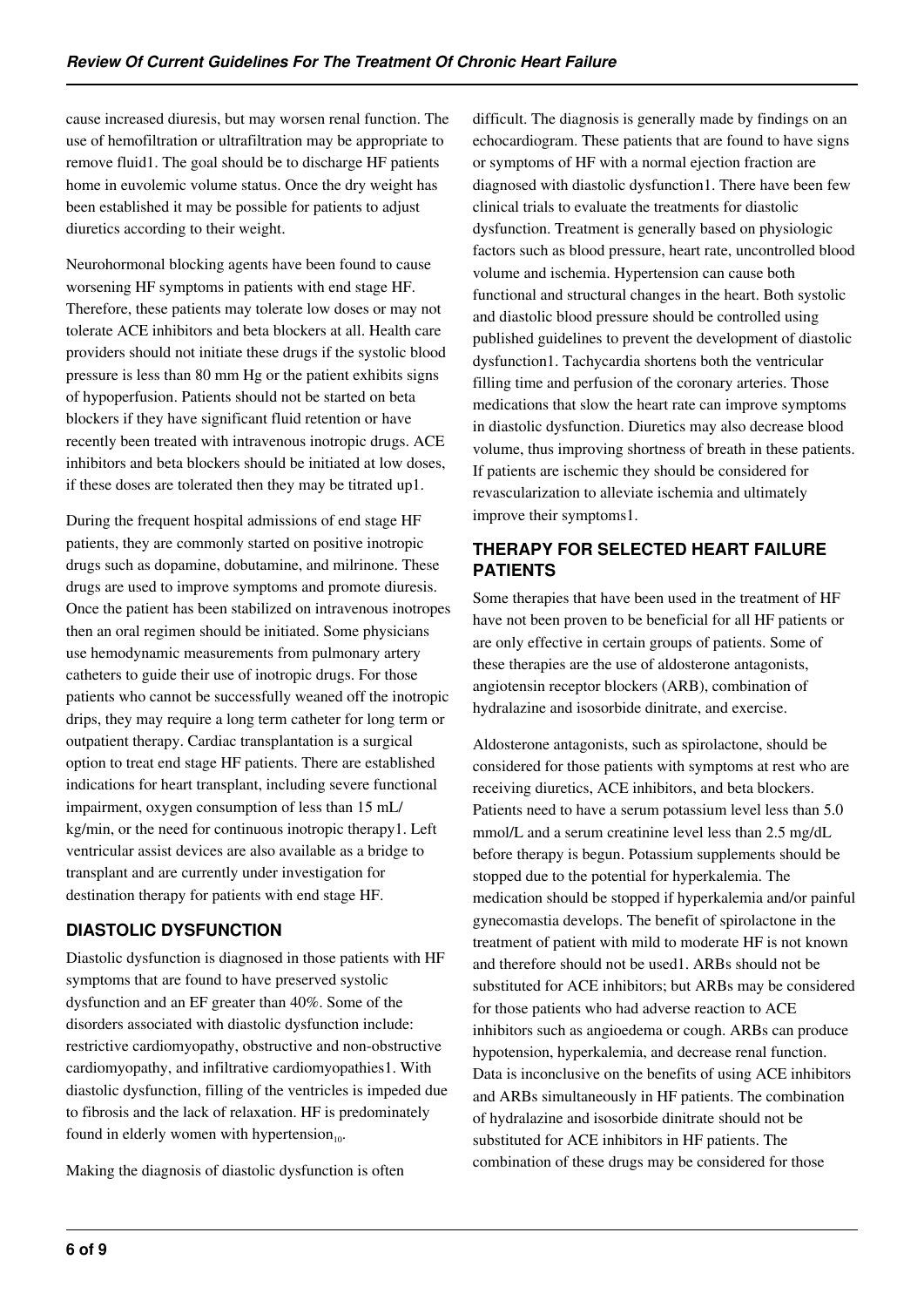patients intolerant to ACE inhibitors. Beta blockers should be the first choice rather than hydralazine and isosorbide. Exercise training should be prescribed to all stable outpatients to prevent deconditioning in addition to drug therapy for optimal outcomes1.

Some medications and therapies are not approved and are under clinical investigation. Vasopeptidase inhibitors are being evaluated as a possible better drug than ACE inhibitors in the treatment of HF. Cytokine antagonists were believed to block cytokines that have a cardiac depressant effect; but a large clinical trial had to be stopped due to the likeliness it would be beneficial in the treatment of HF. Endothelin is a potent vasoconstrictor; endothelin antagonists are currently under investigation in the treatment of HF. These drugs are those that block the endothelin receptor and those that block the enzyme to convert endothelin. Synchronized biventricular pacing is used to synchronize ventricular conduction in order to improve the pump in HF patients. This has shown to improve HF symptoms and long term clinical trials are currently underway. External counterpulsation is intended to mimic the therapeutic effects of an intra-aortic balloon pump by an inflatable suit worn by the patient. Studies are also being conducted on respiratory support, such as nocturnal oxygen and continuous positive airway pressure. Some therapies that are unproven and not recommended include: nutritional supplements and hormonal therapies, intermittent intravenous positive inotropic therapy, and dynamic cardiomyoplasty1.

#### **HEART FAILURE TREATMENT IN SPECIAL POPULATIONS**

Many regard HF as a disease of men when women are the majority of HF patients, especially elderly women with diastolic dysfunction1. Many HF clinical trials have not included many women; currently, women are being included in more clinical trials as mandated by governmental agencies. Another group that has a high incidence of HF is African-Americans. African-Americans tend to exhibit HF symptoms at an earlier age and disease progression is quicker than whites possibly due to hypertension, diabetes, and the sodium retention found in African-Americans. Again, there is an under representation of racial minorities in clinical trials to determine appropriate treatments for each race. Elderly patients are not well represented in clinical trials for HF either, although HF is a common reason for hospital admissions in the elderly $_{11}$ . Also, elderly patients are not often aggressively treated for risk factors associated with

HF and they often take medications that may interfere with treatment, such as NSAIDS.

HF patients frequently develop dysrhythmias. Atrial fibrillation is the most common atrial dysrhythmia in HF patients. Atrial fibrillation is associated with decreased exercise and worsening HF symptoms $_{12}$ . There are 3 ways that atrial dysrhythmias may have adverse effects: emboli may develop due to stasis blood in the atria; ventricular filling may be compromised; and ventricular response may be diminished<sub>13</sub>. Therefore, ventricular rate and prevention of emboli is important in HF patients. Digoxin is mostly used in the treatment of atrial fibrillation in HF. Beta blockers have been found to be more effective at rate control with exercise than digoxin<sub>14</sub>. According to the recommendations, heart rates should be controlled to 80-90 beats per minute at rest and 110-130 beats per minute during exercise1. Nodal ablation or the addition of amiodarone may need to be implemented if the heart rate is uncontrolled. Until further research is complete current recommendations are to convert HF patients from atrial fibrillation to normal sinus rhythm1. The use of anticoagulants in HF remains inconclusive. HF patients are prone to thromboembolic events due to venous stasis and the frequency of atrial fibrillation in HF. Warfarin is needed for those patients who have had a prior emboli event or those patients with chronic atrial fibrillation $_{15}$ .

HF patients are also at high risk for sudden death. Most HF patients experience ventricular dysrhythmias. The current research suggests that sudden death in HF is a result of an ischemic event or a bradyarrhythmia rather than a sustained ventricular arrhythmia1. Health care providers should not use ambulatory electrocardiographic monitoring to detect asymptomatic ventricular dysrhythmias. Three interventions that need to be implemented in order to prevent sudden death in HF are: beta blockers, amiodarone, and implantable cardiac defibrillator (ICD)1.

## **END OF LIFE ISSUES**

With regards to end of life, patients and families should receive education concerning expected course of illness, final treatment options, and plans if the patient becomes too ill to make their own health care decisions. Patients and families should be given information about initiating advance directives. A recommendation is that the same health care team be involved in both outpatient and inpatient care in order to facilitate continuity of care. Hospice should be an option for patients for support and symptom relief at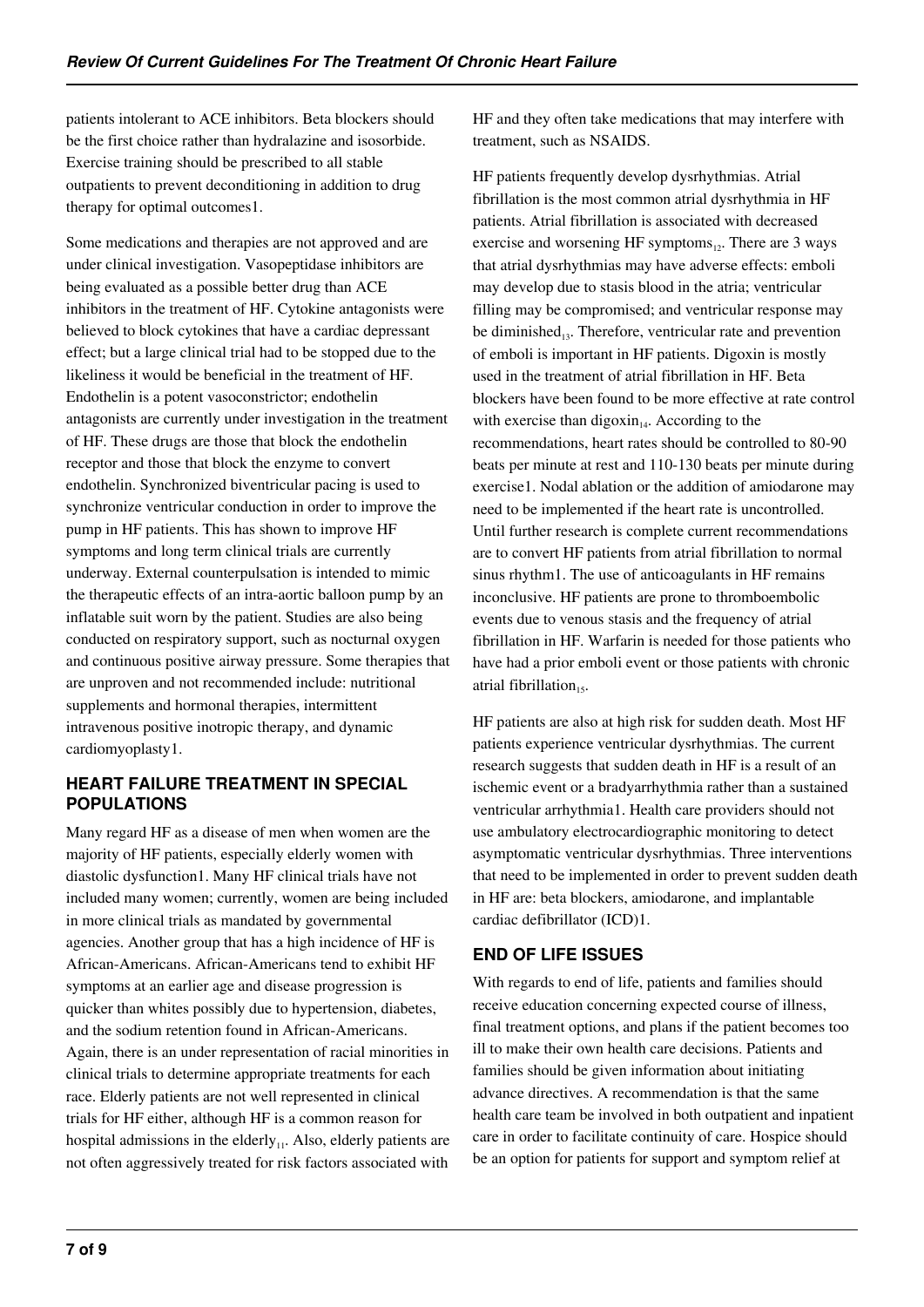the end of life1.

#### **IMPLEMENTATION OF HEART FAILURE GUIDELINES**

Despite previous HF guidelines there is still suboptimal treatment of HF patients. In the past, simple distribution of guidelines to physicians did not improve the quality of care. Therefore, dissemination of guidelines along with behavioral interventions to improve practice must occur. Disease management programs have been shown to be effective in the treatment of chronic diseases. These programs are effective for patients at high risk for hospitalization and clinical deterioration. Therefore, the use of these guidelines in a disease management model may improve the treatment and quality of care for HF patients1.

#### **ACKNOWLEDGEMENTS**

Thank you to Vivian Nowazek, PhD(c), RN, CNS, CCRN for her encouragement and support in writing this article.

#### **References**

1. Hunt SA, Baker DW, Chin MH, Cinquegrani MP, Feldman AM, Francis GS, Ganiats TG, Goldstein S, Gregoratos G, Jessup ML, Noble RJ, Packer M, Silver MA, Stevenson LW. ACC/AHA guidelines for the evaluation and management of chronic heart failure in the adult: a report of the American College of Cardiology/American Heart Association Task Force on Practice Guidelines (Committee to Revise the 1995 Guidelines for the Evaluation and Management of Heart Failure). 2001. American College of Cardiology Web site. Available at: http://www.acc.org/clinical/guidelines/failure/hf\_index.htm. 2. National Center for Chronic Disease Prevention & Health Promotion. Deaths from heart failure United States, 1980-1995. 1998: [2 screens]. Available from: URL: http://www.cdc.gov/od/oc/media/fact/heartdea.htm 3. National Center for Chronic Disease Prevention and Health Promotion. Mortality from heart failure-United States 1980-1995. MMWR 1998; 47: 633-637. 4. Kaplan, D. Multidisciplinary heart failure care. Patient Care 2000 Dec 30: 34-44. 5. Garg R, Yusuf S. Overview of randomized trials of

angiotensin-converting enzyme inhibitors on mortality and morbidity in patients with heart failure. JAMA 1995 May 10; 173 (18): 1450-1456.

6. The Digitalis Investigation Group. The effect of digoxin on mortality and morbidity in patients with heart failure. N Engl J Med 1997 Feb 20; 336 (8): 525-533.

7. Packer M, Coats AJ, Fowler MB, Katus HA, Krum H, Mohacsi P, Rouleau JL, Tendera M, Castaigne A, Roecker EB, Shcultz MK, DeMets DL. Effect of carvedilol on survival in severe chronic heart failure. N Engl J Med 2001 May 31; 344 (22): 1651-1658.

8. Motwani JG, Fenwick MK, Morton JJ, Struthers AD. Furosemide-induces natiuresis is augmented by ultra-lowdose captopril but not by standard doses of captopril in chronic heart failure. Circulation 1992 Aug;  $86(2)$ : 439-445. 9. Cotter G, Weissgarten J, Metzkor E, Einat, Moshkovitz Y, Yaron, Litinske I, Tavori U, Uri, Perry C, Zaidenstein R, & Golik A. Increase toxicity of high-dose furosemide versus low-dose dopamine in the treatment of refractory congestive heart failure. Clin Pharmacol Ther 1997 Aug;  $62(2)$ : 187-193.

10. Davie AP, Francis CM, Caruana L, Sutherland GR, McMurray JJ. The prevalence of left ventricular diastolic filling abnormalities in patients with suspected heart failure. Eur Heart J 199 7; 18: 981-984.

11. Wolinsky FD, Overhage JM, Strump TE, Lubitz RM, Smith DM. The risk of hospitalization for congestive heart failure among older adults. Med Care 1997 Oct; 35 (10): 1031-1043.

12. Dries DL, Exner DV, Gersh BJ, Domanski MJ, Waclawiw MA, Stevenson LW. Atrial fibrillation is associated with an increased risk for mortality and heart failure progression in patients with asymptomatic and symptomatic left ventricular systolic dysfunction: A retrospective analysis of the SOLVD trials. JACC 1998 Sept; 32 (3): 695-703.

13. Kass DA. Force-frequency relation in patients with left ventricular hypertrophy and failure. Basic Res Cardiol 1998; 93 Suppl 1: 108-116.

14. Matsuda M, Matsuda Y, Yamagishi T, Takahasi, T, Haraguchi M, Tada T, Kusukawa R. Effects of digoxin, propanolol, and verapamil on exercise in patients with chronic isolated atrial fibrillation. Cardiovasc Res 1991; 25: 453-457.

15. Shivkumar K, Jafti SM, Gheorghiade M. Antithrombotic therapy in atrial fibrillation: A review of randomized trials with special reference to the stroke prevention in atrial fibrillation II (SPAF II) trial. Prog in Cardiovasc Dis 1996; 38 (4): 337-344.